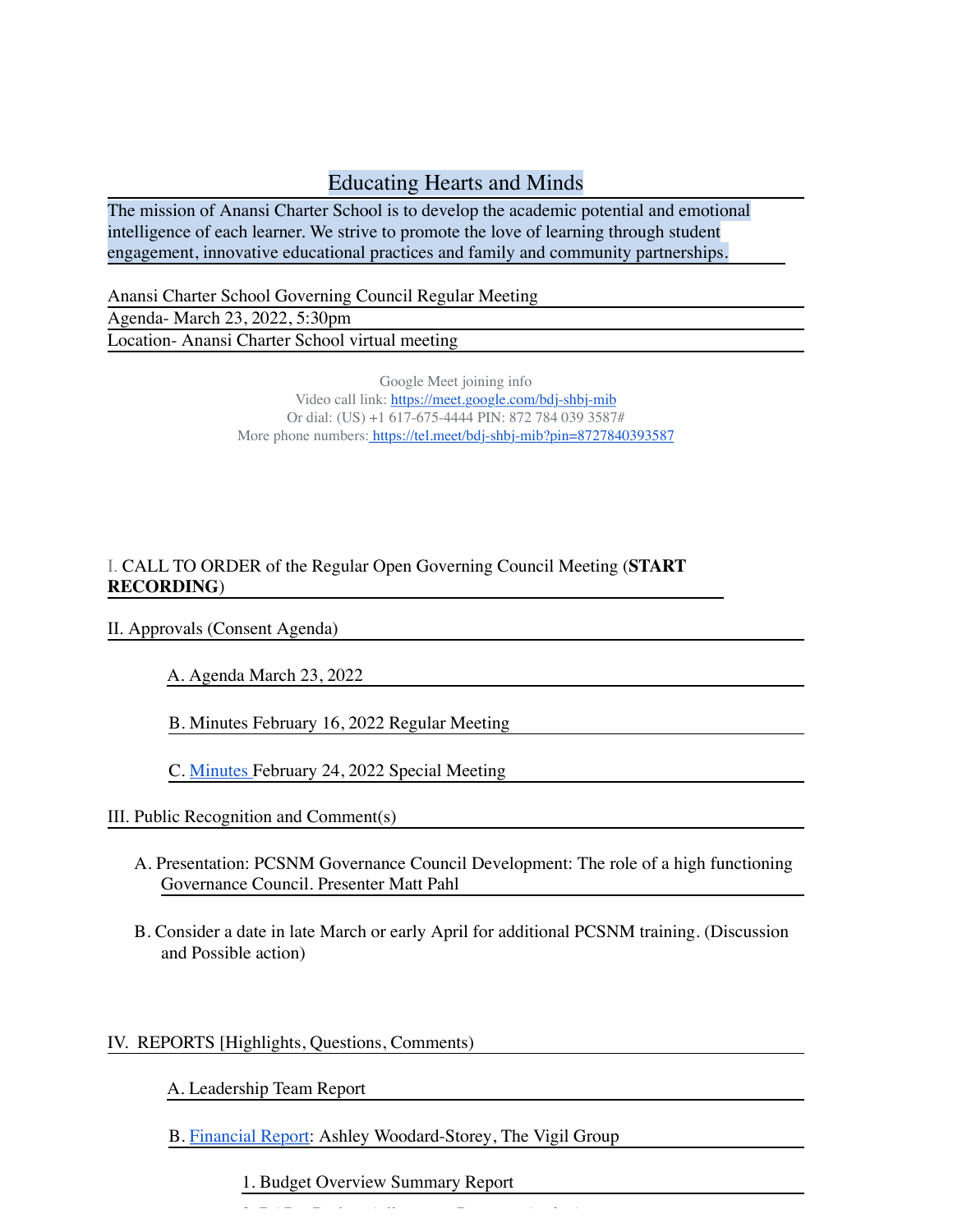2. BARs: Budget Adjustment Requests (action)

3. Budget 22-23 Baseline Overview

C. Council Committee Reports

1. Council Development: (Jake/Iris)

2. School Advocacy: (Amy/Jake)

3. Parent Advisory (Leilani):

4. Facility: (Michele/Jake): HVAC, Shade Structures & outdoor learning spaces, re-configuring the preschool exploration, drinking water stations, important maintenance projects summer 2022

5. Program: (Michele/Leilani)

D. Director's Report

A. Community School Planning Grant (overview for submittal)

B. Continuation of ETLP for 22-23

VI. New Business

A. School Calendar Update

B. Updates to COVID Policies/Procedures, Toolkit, including mask requirements (Discussion and possible action). input from ACS nurse Betsy Coniglio

C. Wellness Policy Review and update (Discussion and possible action)

D. Consider creating a committee to assess feasibility of adding Pre-K to Anansi Charter (Discussion and possible action)

E. Enrollment projections for 22/23 school year

VII. Old Business

A. None

VIII. Executive Session- [Limited to Personnel matters, Student discipline-Director]\* (none):

A. None needed

IX. Items for April 20, 2022 agenda:

A. Roles and Responsibilities 1. Jake Caldwell -

2. Aaron Livingston -